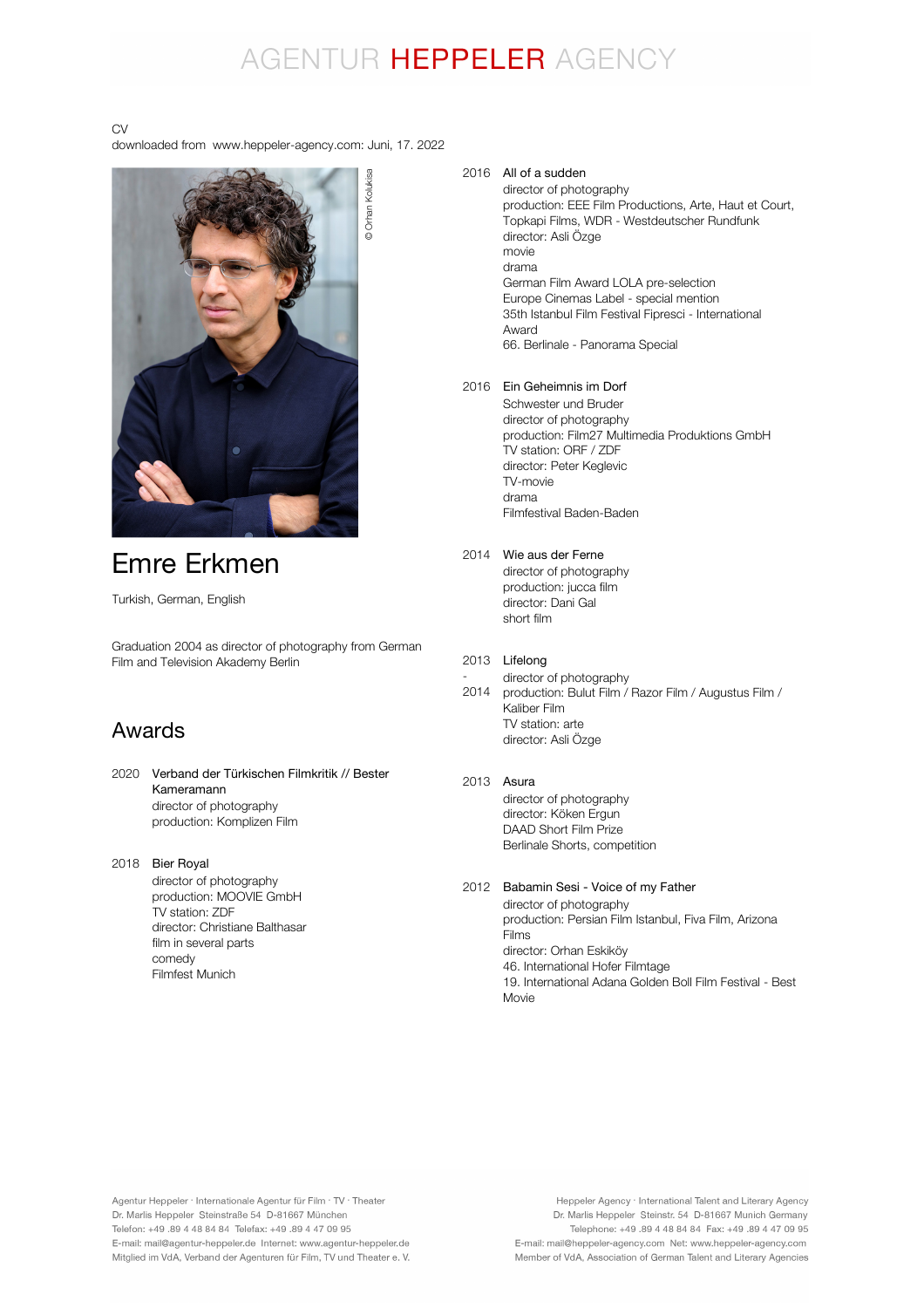# Emre Erkmen

2010 Men on the Bridge director of photography production: Endorphine Production / Yeni Sinemacilik / Kaliber Film TV station: BR / ZDF / 3sat / YLE director: Asli Özge 28. International Filmfestival Istanbul - Golden Tulip best movie Adana Golden Boll Film Festival - Golden Boll best movie Filmfestival Ankara - best movie, best editing, best ensemble 2010 Envy director of photography production: Yerli Film / Mavi Film director: Zeki Demirkubuz Adana Film Festival - Best Cinematography Award

- 2008 Ray of Light director of photography director: Lars Jandel & Tom Zenker Friedrich Wilhelm Murnau Foundation Short Film Award
- 2005 2 Girls director of photography production: Yalan Dünya director: Kutulug Ataman International Film Festival Golden Orange Antalya - Best Photography Award

2003 Little bit of April director of photography production: EEE Production TV station: ZDF / 3sat director: Asli Özge movie TOYP - The outstanding young persons of Turkey Award

2001 Capital C director of photography director: Asli Özge Int. Short Film Festivall Isanbul - Best Short Film Festival Ankara - best Short Interational Antalya Golden Orange Film Festival - Best Short

### Movie

2019 A Tale of Three Sisters WT: Sisters director of photography production: Liman Film, Circe Films, Horsefly Productions, Komplizen Film GmbH director: Emin Alper movie drama

2016 All of a sudden director of photography production: EEE Film Productions, Arte, Haut et Court, Topkapi Films, WDR - Westdeutscher Rundfunk director: Asli Özge movie drama

2012 Lifelong (Hayatboyu) director of photography production: Bulut Film, Kaliber Film, Razor Film Produktion GmbH TV station: arte director: Asli Özge movie

- 2011 Babamin Sesi Voice of my Father director of photography production: Persian Film Istanbul, Fiva Film, Arizona Films director: Orhan Eskiköy movie
- 2010 Do not forget me Istanbul director of photography production: Unutma Beni Istanbul Film Productions director: Eric Nazarian & Hany Abu-Assad
- 2010 Shadows and Faces

director of photography production: Marathon Filmcilik, Dervis Zaim director: Dervis Zaim movie

### 2010 Headshots

director of photography production: Deutsche Film- und Fernsehakademie Berlin (DFFB), Lawrence Tooley Produktion director: Lawrence Tooley movie

### 2009 Men on the Bridge

director of photography production: Endorphine Production GmbH, Yeni Sinemacilik, Kaliber Film TV station: BR / ZDF / 3sat / YLE director: Asli Özge movie drama

### 2008 Envy

director of photography production: Yerli Film / Mavi Film director: Zeki Demirkubuz

### 2008 Apres la Chute

director of photography production: Mîtosfilm, Mehmet Aktas & Iacopo Callico GbR director: Hiner Saleem movie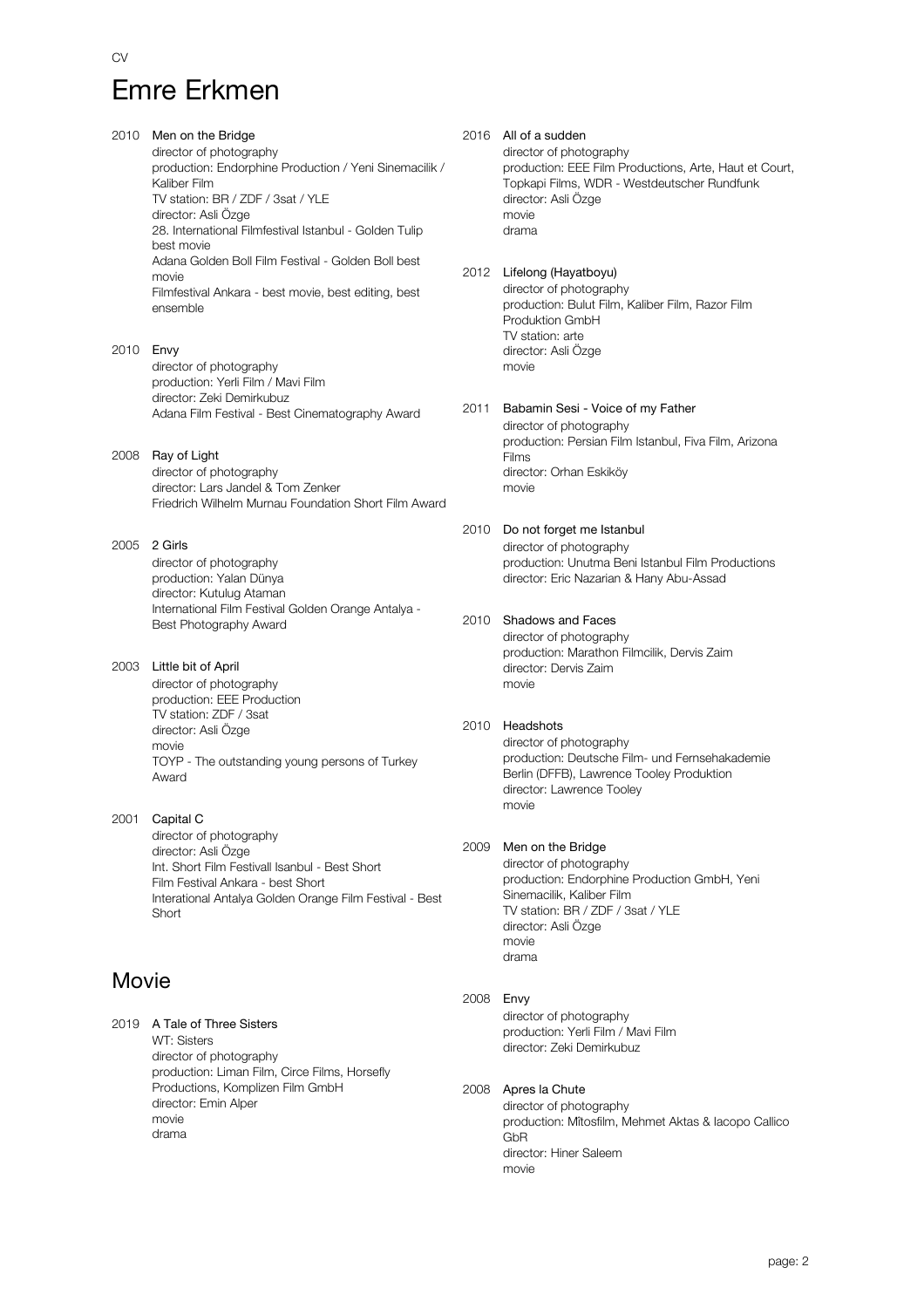# Emre Erkmen

- 2007 Close up Kurdistan director of photography production: Peter Stockhaus Filmproduktion GmbH, Mîtosfilm, Mehmet Aktas & Iacopo Callico GbR TV station: arte / WDR director: Yüksel Yavuz documentary docu
- 2006 Gravitiy Zero director of photography production: Sugarworkz director: Murat Seker movie
- 2005 2 Girls director of photography production: Yalan Dünya director: Kutulug Ataman movie
- 2004 Ghosts director of photography production: Hans Henkes, dffb director: Hans Henkes movie
- 2003 Little bit of April director of photography production: EEE Production TV station: ZDF / 3sat director: Asli Özge movie

### Television

- 2021 Black Box director of photography production: Zeitsprung Pictures GmbH TV station: ZDF director: Asli Özge
- 2019 Darktown director of photography production: Zeitsprung Pictures GmbH TV station: ZDFneo director: Asli Özge

criminal film miniseries

#### 2018 Marie Brand und der Reiz der Gewalt director of photography production: Warner Bros. ITVP Deutschland GmbH TV station: ZDF director: Nicole Weegmann TV-movie criminal film

### 2018 Das Tal der Mörder

director of photography production: Neue Bioskop Television GmbH TV station: ZDF director: Peter Keglevic

### 2017 Bier Royal

director of photography production: MOOVIE GmbH TV station: ZDF director: Christiane Balthasar film in several parts comedy

### 2016 Treibjagd im Dorf

director of photography production: Film27 Multimedia Produktions GmbH TV station: ORF / ZDF director: Peter Keglevic TV-movie

### 2015 Mordkommission Istanbul

2 Folgen director of photography production: Ziegler Film GmbH & Co. KG TV station: ARD director: Marc Brummund series

### 2015 Ein Geheimnis im Dorf

Schwester und Bruder director of photography production: Film27 Multimedia Produktions GmbH TV station: ORF / ZDF director: Peter Keglevic TV-movie drama

### 2013 Alleinflug

director of photography production: UFA Fiction TV station: ZDF director: Christine Hartmann

### 2013 Die Fremde und das Dorf

director of photography production: Film27 Multimedia Produktions GmbH TV station: OFR / ZDF director: Peter Keglevic TV-movie

### Shortfilm

2012 Asura director of photography director: Köken Ergun movie